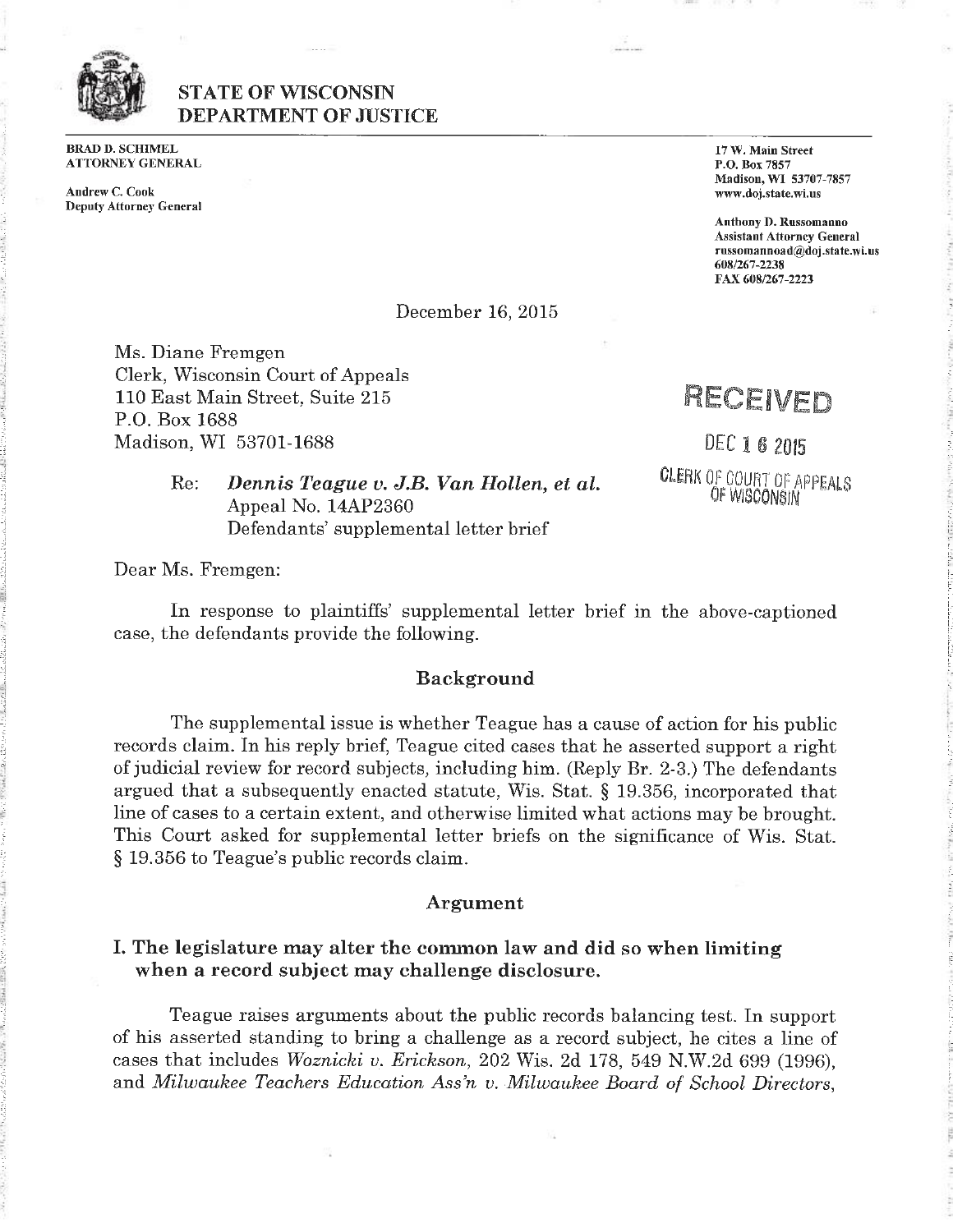227 Wis. 2d 779, 596 N.W.2d 403 (1999).1 (Reply Br. 2-3.) Those cases did not address Teague's specific circumstances. More to the point, they have been subsumed and limited by statute. Teague cannot show **that** he has a proper avenue for bringing his public records challenge.

The legislature is free to alter the common law. *See MBS-Certified Pub. Accountants, LLC v. Wis. Bell, Inc.,* <sup>2012</sup> WI 15, f 71, <sup>338</sup> Wis. 2d 647, <sup>809</sup> N.W.2d 857. If there is <sup>a</sup> conflict between <sup>a</sup> common law doctrine and "the manifest purposes of a **statutory** cause of action," then courts must conclude that the legislature intended that the common law give way. *Id. <sup>2</sup>*

When construing a statute, statutory language is given its "common, ordinary, and accepted meaning," and if the meaning is plain, the inquiry ends. *State ex rel. Kalal v. Circuit Court for Dane Cty.,* <sup>2004</sup> WI 58, f 45, <sup>271</sup> Wis. 2d 633, <sup>681</sup> N.W.2d 110. The legislature was clear when it created the statute—Wis. Stat. § 19.356—that post-dates and limits *Woznicki* and *Milwaukee Teachers. See Local 2489, AFSCME, AFL-CIO v. Rock Cty.,* <sup>2004</sup> WI App 210, **t** 2, <sup>277</sup> Wis. 2d 208, 689 N.W.2d 644 (recognizing that the creation of Wis. Stat. § 19.356 was "[i]n response to the supreme court's holdings" in *Milwaukee Teachers* and *Woznicki*). As of 2003, the legislature limited who may challenge the release of a record:

(1) *Except as authorized in this section or as otherwise provided by statute,* no authority is required to notify a record subject prior to providing to a requester access to a record containing information pertaining to that record subject, and *no person is entitled, to judicial review of the decision of an authority to provide a requester with access to a record.*

Wis. Stat. § 19.356(1). "Except as authorized in this section" refers to the section's exclusive list of records for which record subjects may seek judicial review (unless "otherwise provided by statute"): certain disciplinary-related employment records, records obtained via subpoena or search warrant, and records prepared by nonauthority employers. *See* Wis. Stat. § 19.356(2)(a).

<sup>&</sup>lt;sup>1</sup> Teague also cited court of appeals opinions that are part of the *Milwaukee Teachers/Woznicki* line of cases, including *Klein* v. *Wisconsin Resource Center*, 218 Wis. 2d 487, 582 N.W.2d 44 (Ct. App. 1998). *See*, *e.g., Milwaukee Teachers Educ. Ass'n,* 227 Wis. 2d at 797-98 (discussing *Woznicki* and *Klein).*

<sup>&</sup>lt;sup>2</sup> To be clear, Teague argues that the public records law should not be interpreted as barring his separate constitutional claims. (Teague Ltr. Br. 2.) DOJ does not contend otherwise; in the merits briefing, rather, DOJ argues that the constitutional claims fail on their merits. The issue addressed here regards whether Teague has a cause of action based on the public records law itself.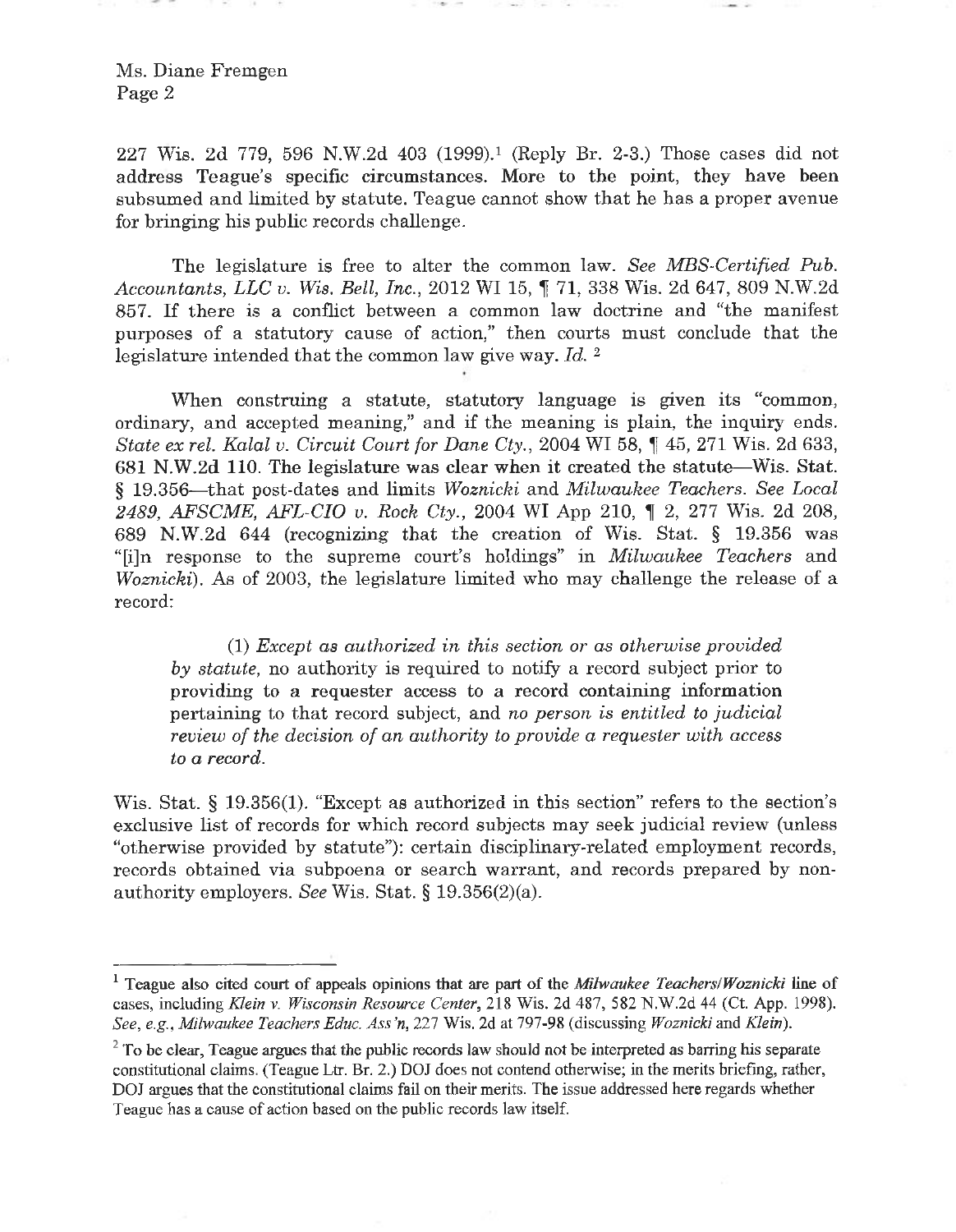*-*

*%*

*'Li*

**•••!** *i* **?!** V

The italicized language is unambiguous and should end the analysis. The legislature has stated that there are some enumerated avenues to challenge release of a record, and that the avenues are comprehensive. Consistent with that, this Court has observed that, except for express exceptions, "record subjects are not entitled to notice that <sup>a</sup> record concerning them will be released, *nor* are they entitled "to judicial review of the decision of an authority to provide a requester with access to a record." *Moustakis v. Wis. Dep't of Justice*, 2015 WI App 63,  $\P$  14, 364 Wis. 2d 740, 869 N.W.2d 788 (quoting Wis. Stat. § 19.356(1)) (emphasis added).

Teague does not argue that he fits any of the categories "authorized in this section." And Teague does not contend that he fits any other category "otherwise provided by statute." *See* Wis. Stat. § 19.356(1). Thus, a plain reading reveals that Teague is not entitled to judicial review premised on the public records law.

Because the statute is plain, the analysis ends. But even if this Court went further, the history that Teague discusses does not help him. Teague points out that the legislative history discusses Wis. Stat.  $\S$  19.356(1)'s limits on notice and judicial review at the same time. (Teague Ltr. Br. 3.) Teague proposes that this means Wis. Stat. § 19.356(1)'s prohibition on "judicial review" is narrow and has no effect on people like Teague, who are not entitled to notice in the first place. (Teague Ltr. Br. 2.) But that does not follow. It is true that judicial review is the route through which an objection is raised by someone who is entitled to receive notice.<sup>3</sup> But that fact does not explain the second and broader statement in the statute: "no person" may seek judicial review of a decision to release, unless otherwise provided.

Also citing the history, Teague points out that Wis. Stat.  $\S$  19.356(1) is only a "partial codification" of the prior case law. That is true as far as it goes. The legislature codified what it wanted to keep from the cases and then expressly said nothing more is included. It is not "partial" in the sense that the statute left the door open to other challenges. The notes appended to 2003 Wisconsin Act 47 reveal that the legislature was concerned with the open-ended implications of *Woznicki* and wanted to limit them. The Act's prefatory note explains the concern with *Woznicki*: "the logical extension of these opinions *[Woznicki* and *Milwaukee Teachers*] is that the right to notice and the right to judicial review may extend to any record subject." In turn, the note following Wis. Stat. § 19.356(1) states that it is designed "to limit *Woznicki*."

*i*

**:**

The fact that the legislature sought to limit *Woznicki'*<sup>s</sup> implications undermines Teague's argument that the "judicial review" limit in Wis. Stat. § 19.356(1) is inapplicable to him. *Woznicki* allowed a record subject to seek

<sup>3</sup> Likewise, the joint discussion of notice and judicial review in *Local 2489, AFSCME, AFL-CIO*, 277 Wis. 2d 208,  $\P$ <sup> $\P$ </sup> 3-4, stems from the fact that the case was premised on statutory notice.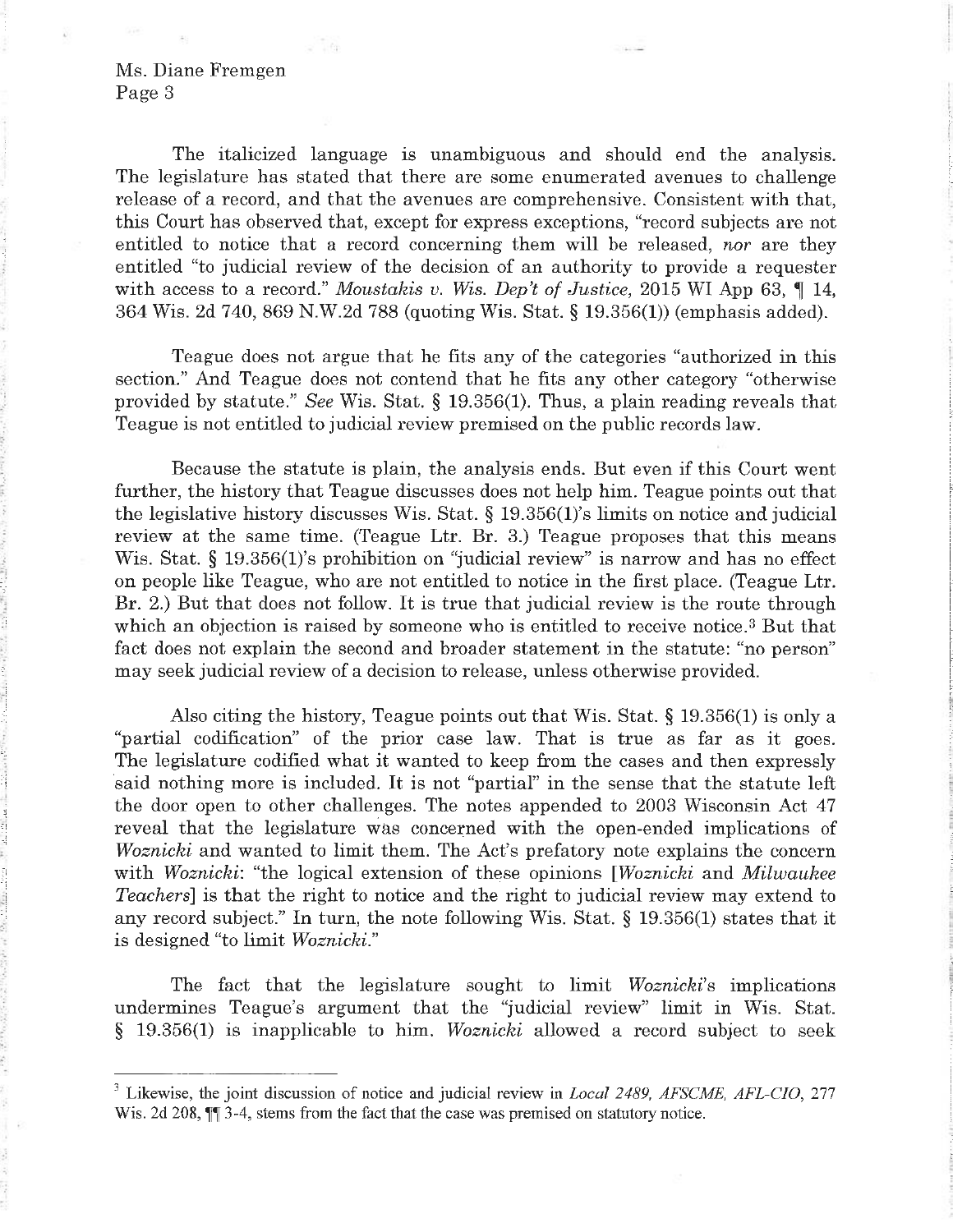"de novo review by the circuit court." *Woznicki,* 202 Wis. 2d at 181. That is what Teague seeks here. It follows that, when limiting the effect of *Woznicki,* the legislature foreclosed Teague's proposed avenue of review.

Teague asserts that this result is absurd, but that misunderstands the public records law. It is primarily designed to compel disclosure and to resolve disputes when a record is not released. *See* Wis. Stat. §§ 19.31 (purpose), 19.35(1)(a) (right to inspect), 19.37 (compel disclosure when record withheld). Its provisions are construed "in every instance with <sup>a</sup> presumption of complete public access." *Moustakis,* 364 Wis. 2d 740,  $\parallel$  12. It is only when a record is withheld, not when it is produced, that a decision may be challenged under Wis. Stat. § 19.37, and then only by a requester, not by the record subject. Teague argues that there should be a way for other people to seek review who are affected by express exemptions in the public records law—for example, the exemption on disclosure in Wis. Stat. § 19.36(10) that applies to certain employee personnel records. (Teague Ltr. Br. 4.) But Teague does not argue that he is covered by a provision in Wis. Stat. § 19.36. Even assuming that those other people could come to court based on specific statutory exemptions that apply to them, that assumption does not show that Teague is entitled to judicial review.

To illustrate, Teague cites *Zellner v. Cedarburg School District*, 2007 WI 53, 300 Wis. 2d 290, 731 N.W.2d 240, where a record subject sought review based on specific statutory exemptions for copyrighted materials under Wis. Stat. § 19.32(2) and for employee investigations under Wis. Stat. § 19.36(10)(b). *See id.*  $\P\P$  18, 32.4 But, unlike Zellner, Teague points to no express statutory exemption. Thus, he fails to identify a proper avenue for his challenge.

# **II. Teague may not rely on the declaratory judgment act to avoid the limits ofWis. Stat. § 19.356(1).**

Teague contends that he may invoke Wisconsin's general declaratory judgment act to challenge the release of records under the public records law. *(See* Teague Ltr. Br. 1.) The declaratory judgment act provides that courts may "declare rights, status, and other legal relations." Wis. Stat. § 806.04(1).

The declaratory judgment act may not be used to bypass the limits in the public records law. "The rule of **statutory** construction that a more specific statute controls over a more general statute is not measured by the relief requested, but by the subject matter in question." *State ex rel. Hensley v. Endicott*, 2001 WI 105,  $\P$  21,

<sup>4</sup> Teague also highlights that *Zellner* discussed reputational interests, but that discussion is consistent with what DOJ has argued. *Zellner*, in rejecting the challenger's reputational argument, explained: "This public interest is not equivalent to an individual's personal interest in protecting his or her own character and reputation." 300 Wis. 2d 290, ¶ 50 (citation omitted).